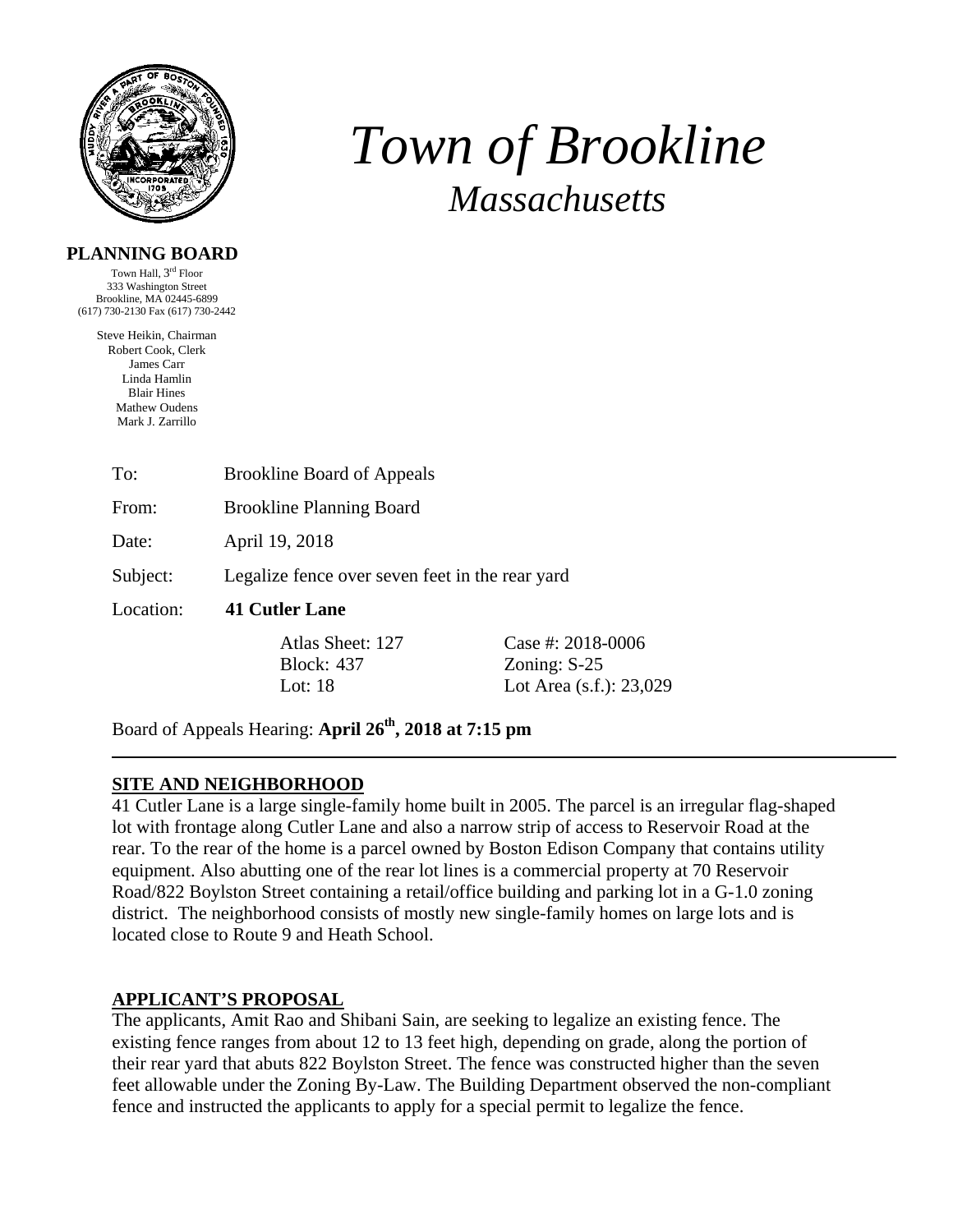## **FINDINGS Section 5.74 –** Fences and Terraces in Rear Yards

| <b>Fence Height</b> | <b>Allowed</b> | <b>Existing</b>      | <b>Finding</b>  |
|---------------------|----------------|----------------------|-----------------|
| Height (rear)       | 7 feet         | $\sim$ 12 to 13 feet | Special Permit* |

*\*The Zoning Board of Appeals may allow a fence to exceed 7 feet at the rear by Special Permit if it can determine that it is warranted to mitigate noise or other detrimental impact.* 

## **STAFF ANALYSIS**

The staff supports the legalization of this fence. It already exists and shields the single-family home from a commercial parking lot and office building located off of Reservoir Road that abuts the applicant's property at the rear. Section 5.74 of the By-Law allows special permits for fences over 7 feet in situations where they will mitigate noise or other negative impacts which apply in this case. The applicant has numerous support letters from direct abutters and neighbors including the owner of the commercial property, Chestnut Equity Partners.

# **PLANNING BOARD RECOMMEDNATION**

The Planning Board supported legalizing this existing fence. The Board asked about the fence material, which is bamboo, and questioned the durability of the fence long term, but had no objections.

### **Therefore, the staff recommends approval of the site plan dated 1/23/2018 by John R. Hamel subject to the following conditions:**

1. The applicant shall submit evidence that the Board of Appeals decision has been recorded at the Registry of Deeds.

*knm*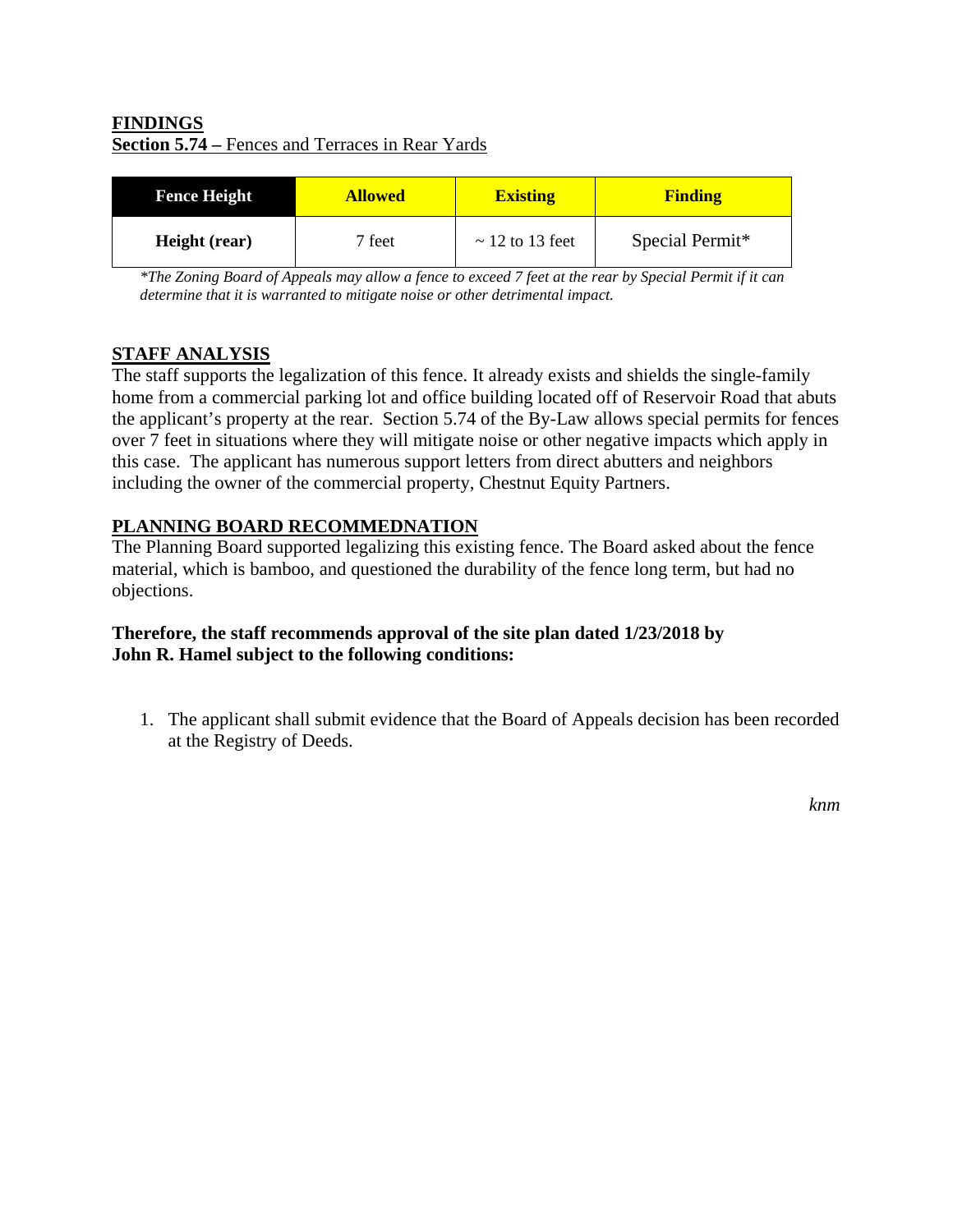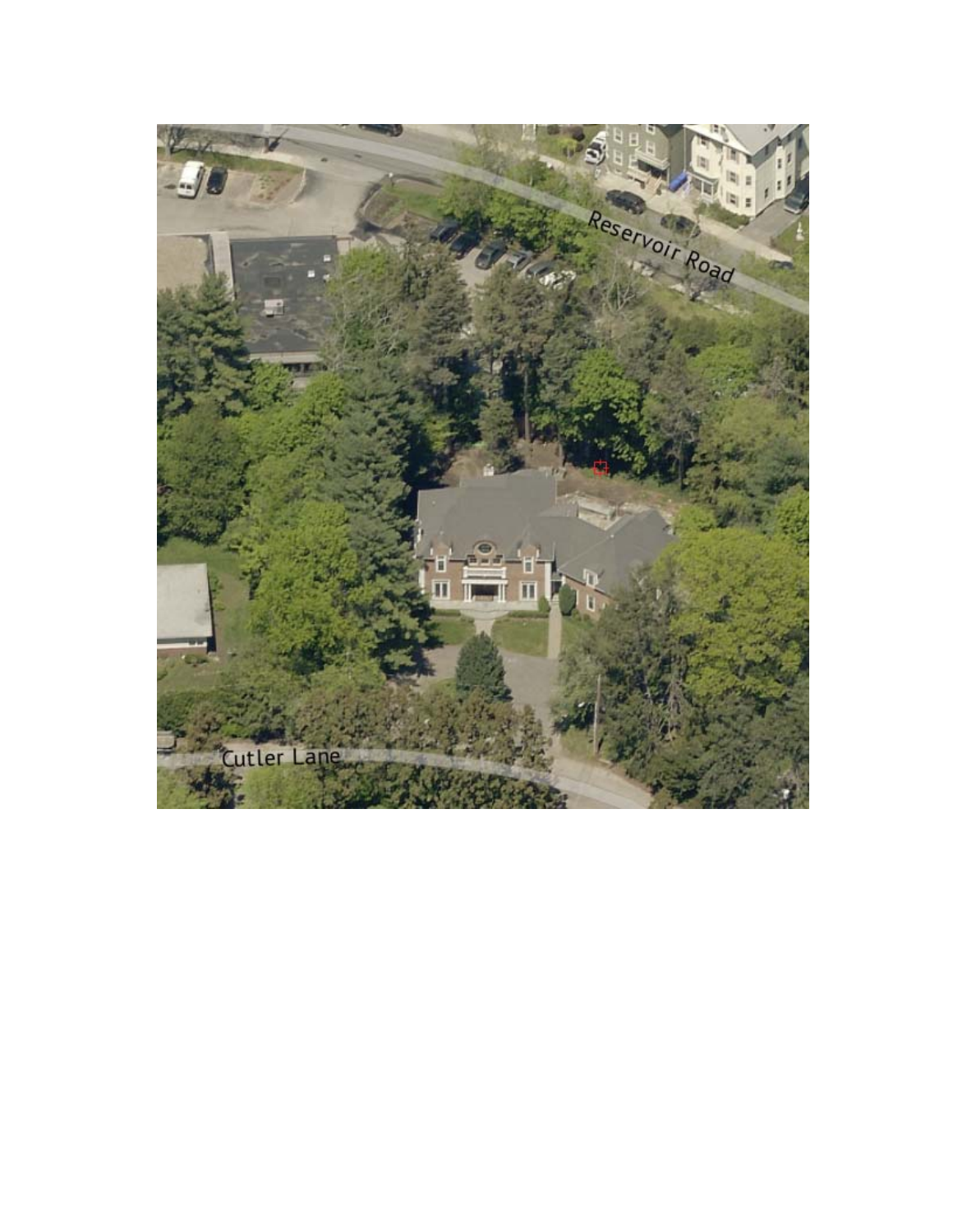

View of applicant's house and fence from Reservoir Road



Aerial view of fence from Reservoir Road